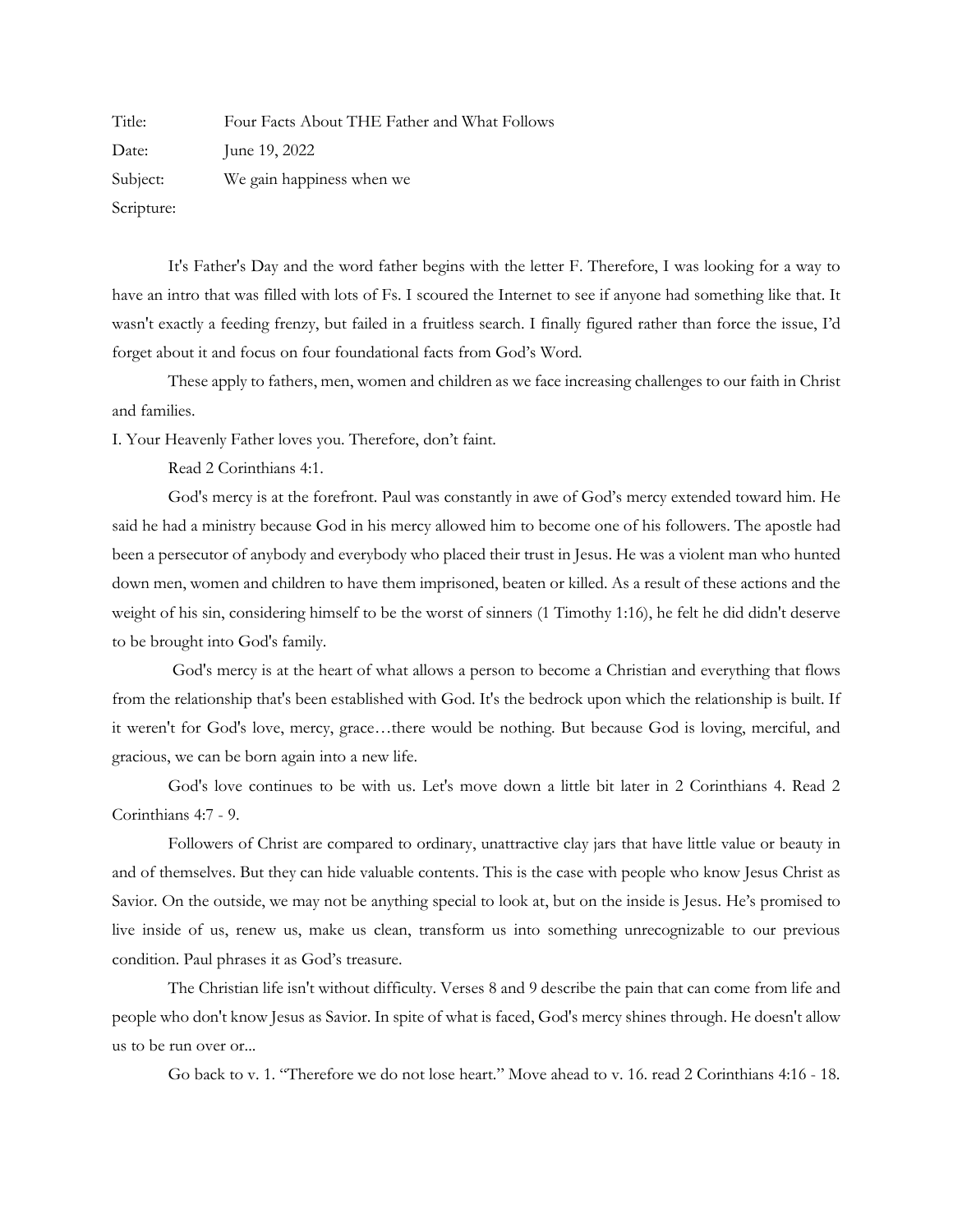We hear again the call to not lose heart. We don't move towards cashing in our chips and getting out of the game. We don't faint as mentioned by our main point.

Francis Schaeffer was one of the premier Christian thinkers of the 20th century. He authored phenomenal books which communicating the content of the Christian faith and defending it - How Should We Then Live, A Christian Manifesto, He Is There And He Is Not Silent.

He battled cancer and during an interview he said, "The only way to be foolishly happy in this world is to be young enough, well enough, and have money enough - and not give a care about other people. But as soon as you don't have any of the first three, or if you have compassion for the weeping world around you, then it is impossible to have the foolish kind of happiness that I believe some Christians present as Christianity."

If our greatest need had been to be happy as the world thinks, God could have made all of us circus clowns and everybody would enjoy clowns and not be afraid of them. Sometimes we feel happiness will come through a change in circumstances. A change in those things might increase our temporary happiness but our greatest need in life is not to be happy in the way the world thinks. What is needed is a changed life that will make us better as we become more like Jesus Christ.

God's mercy is woven through the chapter. We see some of the evidence of God's love in vv. 16 through 18. In spite of the things that are taking place - difficulties, struggles, trials, hardships, persecution there can be a daily inward renewal provided by God. There's also the comparison of what's taking place in our lives with the eternal glory which far outweighs all troubles. This leads to the motivation of focusing on the eternal even though it's not seen. This is because of the promises God has given to us of how he will act out of his love.

If God can do all that he does for the long term, if that's the end goal, if that's the promise of God if his love is active to that end, then we also can depend on the fact his love is active in the here and now. Don't faint because he loves you.

II. Your Heavenly Father holds you. Therefore, don't fret.

Read John 14:1.

This is one of the times Jesus told his disciples on the night before he was crucified that they shouldn't let their hearts be troubled. It seems like that would have been the natural reaction. After all, He'd given the disciples disturbing news: he was leaving because he was going to die and return to heaven, he would be betrayed, and Peter would deny him. This likely would cause the rest of them to question what they'd do.

One source imagines the reaction of disciples. "Is it possible to exaggerate the consternation and distraction, the shrieks of fear, the bitter sobs of reckless grief that convulsed the upper chamber? In the agony of despair" (Pulpit Commentary on John 14:1).

Jesus told them: "Do not let your hearts be troubled. Trust in God; Trust also in me." That's a double call for trust. He went on to speak about the many rooms in his Father's house that he would prepare so they could be with him and that he is the way, the truth and the life.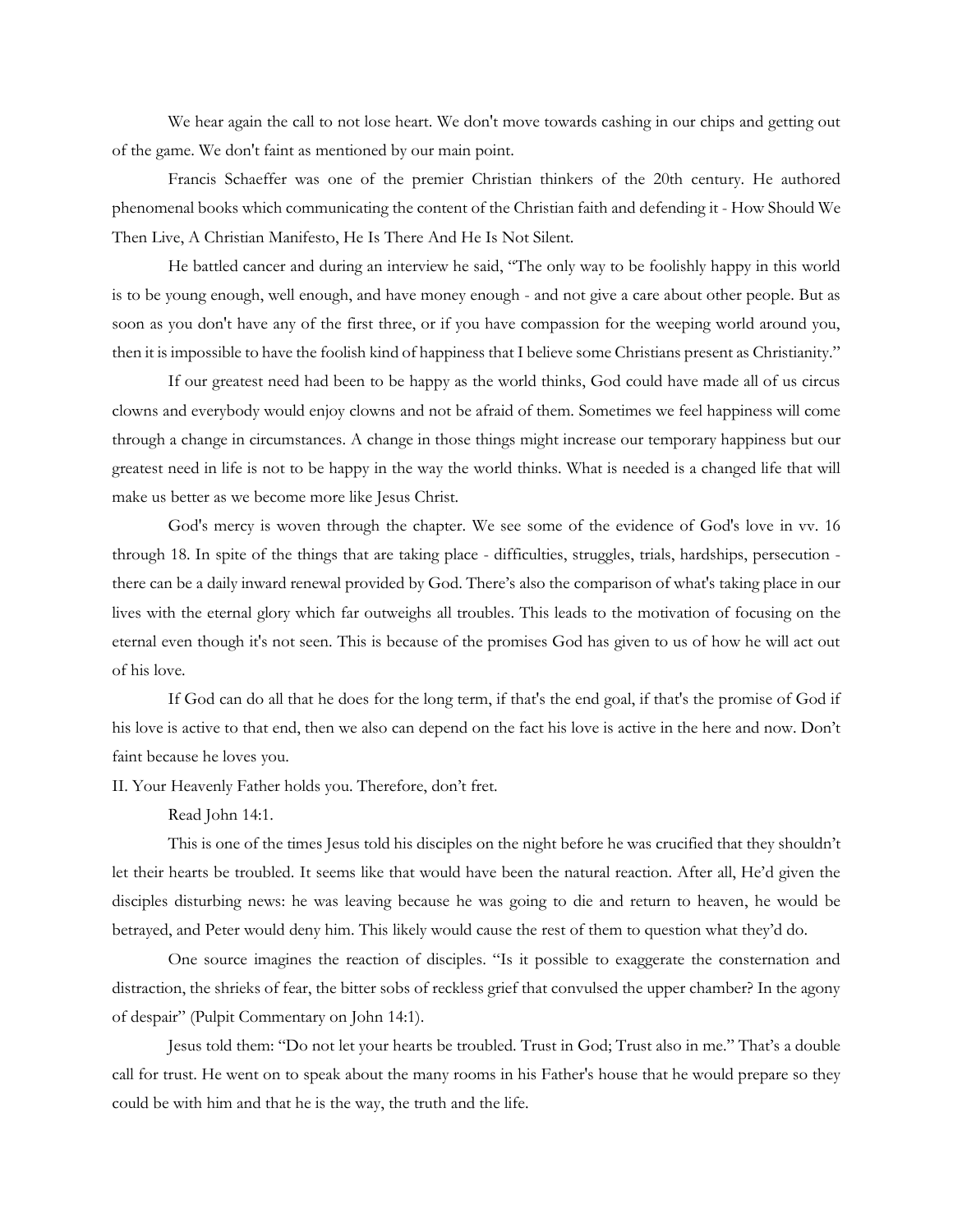Jesus later told them, "Peace I leave with you; My peace I give you. I do not give to you as the world gives. Do not let your hearts be troubled and do not be afraid" (John 14:27). Then towards the end of their time Jesus told them they'd have trouble, but they were to take heart because he has overcome the world and they could have peace in and through him (John 16:33).

One African language translated "don't let your hearts be troubled" as "don't get your livers in a quiver." Don't be disturbed, stirred up, irritated, or agitated.

Instead, Christ followers are to place their trust in him. We trust him because he holds us.

The story is told of an expedition of botanists who were in search of a rare flower in the Alps. They enlisted the services of a boy who was familiar with the mountains. The scientists searched high and low and finally spotted one of the flowers down a steep side of a mountain. They asked the boy if he'd go down and get it. The scientists held up a thick rope they'd tie around the boy so he'd be secure. They'd hold onto it and he'd be perfectly safe. The boy declined. The scientists did what any red-blooded American would do. They offered him more money. The boy still declined. The scientists were at their wit's end. They begged and begged and begged. The boy continued to refuse. Finally, the boy ran off. However, he was only gone for a few minutes. He came back with an unknown man. The boy announced to the botanist he'd go down to get the flower if this man would be allowed to hold the rope. The scientists were a little bewildered and asked what was so special about this man. The boy said, "He's my father."

The boy had complete trust in his dad that he wouldn't let anything bad happen to him. We're to have similar trust in God - God the Father, God the Son and God the Holy Spirit. They won't allow anything to destroy us. We understand bad things happen, but even through those things, God still holds us. Although we want to know why certain things happen, the truth is… we don't need to know. What we need to know is we put our trust in God and he holds us.

In turn for trusting, the promise is God provides peace. Peace was often used as a greeting and as a goodbye. Here it's more than a simple "hello" or "later gator."

"The peace Christ leaves is power to hold the wildest fear in pause, to still a clamor or hush a cry - it is the coming of mercy to a sense of sin, of life to the fear of death…the ordinary salutation may become invested with immense significance. There are moments when into one human word may be condensed the love of a lifetime. Christ does but pour through these common words the fire of his eternal and infinite love" (Pulpit Commentary, John 14:27).

Because the Father loves us, don't fret. A synonym for fret is worry. Fret means to eat away, to wear away, to blaze up which connects it to anger. A person my think that fretting starts eating away at the problem but it's eating away at the person who possesses the worry.

Most of the things people worry about are something in the past they can't change or things beyond their control or things in the future that never happen or things that are so small they're not really worth worrying about. There are probably those who say it pays to worry because if they worry about things then they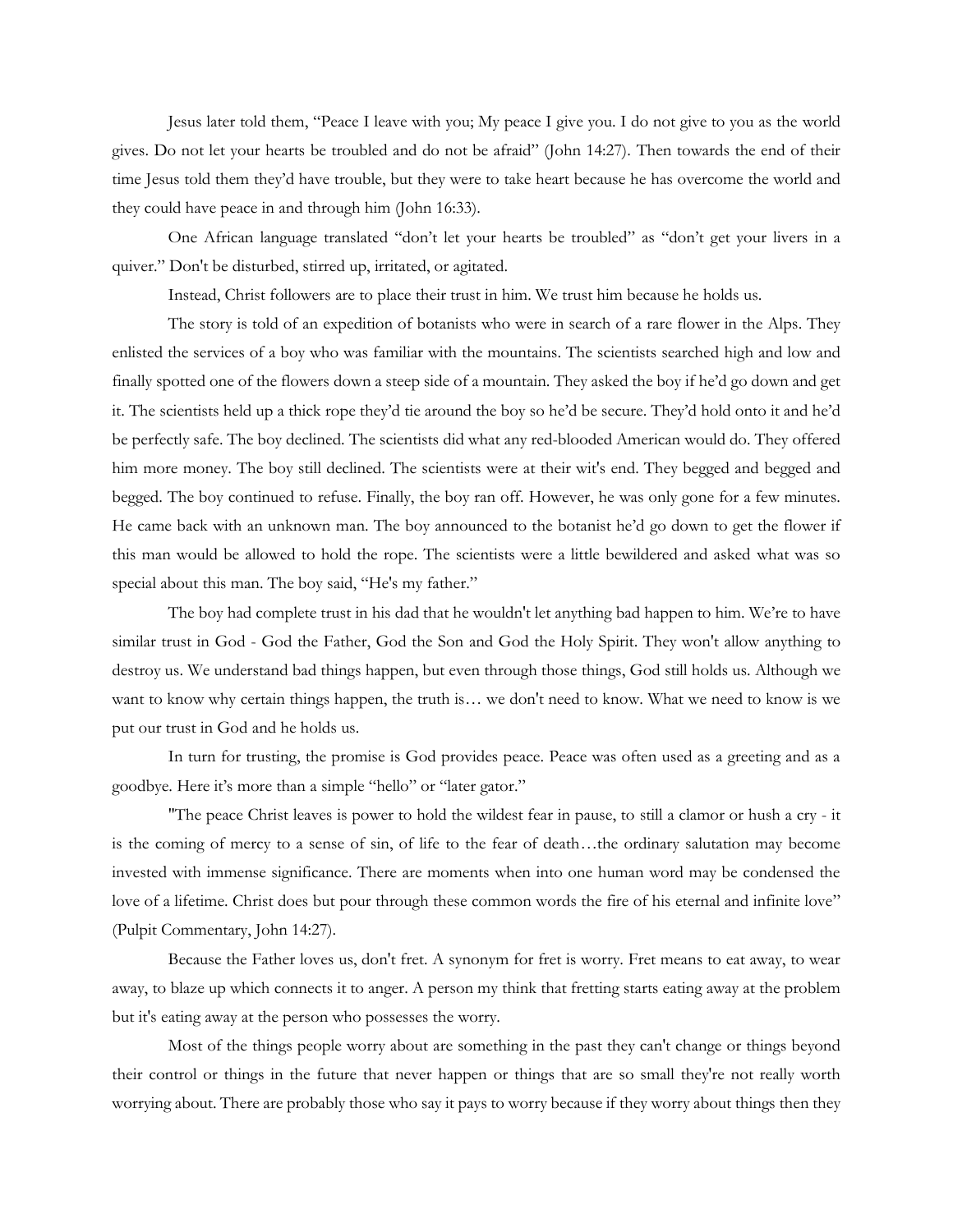won't happen. An older gentleman was asked what had robbed him of his joy. He responded "things that never happened." There isn't a cause and effect and it's not worth the energy and effort.

Psalm 37 has been called an answer to worry. Three times it instructs us to not fret - do not fret because of evil men or be envious of those who do wrong, do not fret when men succeed in their ways when they carry out their evil schemes, refrain from anger and turn from wrath; do not fret - it leads only to evil" (Psalm 37:1, 7, 8).

The problem in the passage is people who are evil. They seem to be getting everything the righteous should be getting or the evil aren't getting what they should be getting which is punishment. They seem to be living good lives free from problems. What God writes through David applies to all causes of fretting: trust in the Lord, delight in the Lord, commit your way to the Lord, be still before the Lord, wait for the Lord (Psalm 37:3, 4, 5, 7, 34).

Your Heavenly Father keeps you. Therefore, don't fear.

Jesus taught about his and the Father's ability to keep and protect. READ John 10:28 – 30.

At the end of this upper room discourse is the high priestly prayer. Jesus prays for a number of things for his followers. One of the things that jumps out is he prays for the protection of his followers (John 17:11, 15). Jesus said he had protected them and kept them safe (John 17:12) and was entrusting all those who would become his followers into the Father's hands to keep them.

The Lord often called upon his people to not fear, to not be afraid. When the Lord was establishing his covenant with Abraham: "Do not be afraid, Abraham. I am your shield" (Genesis 15:1); when Joshua was taking over for Moses as leader of the people of Israel, the Lord repeatedly called upon him to "be strong and courageous. Do not be terrified; Do not be discouraged, for the Lord your God will be with you wherever you go" (Joshua 1:9; 10:8); and the great apostle Paul whom we think was full of courage and fearless: "do not be afraid; keep on speaking, do not be silent. For I am with you" (Acts 18:9).

Worry and fear are closely related. They trigger some of the same reactions.

Lisa Schmidt wrote on a web page for the Association of certified biblical counselors: "Fear and worry can arise suddenly and linger long. They can sap our energy, cause a lack of sleep, drain our joy, ruin relationships, and even aggravate body aches and pains. They reveal a potential ignorance of or lack of faith in the sovereignty of God [\(Romans 8:28-29\)](https://biblia.com/bible/esv/Rom%208.28-29). Most importantly, fear and worry do not glorify the Lord… Worry is sinful when: Our thoughts are unproductive and are consumed with things; It controls us and causes us to neglect relationships and responsibilities; It harms our bodies (possibly with upset stomachs, ulcers, migraine headaches, etc.); It causes us to lose hope instead of finding biblical answers; We stop functioning. Worry is typically motivated by fear. Fear is a feeling of anxiety caused by either a real or perceived presence of danger, evil, pain, or consequences. The significance in overcoming fear is first in properly differentiating between prudence, godly fear, and sinful fear… Sinful fear is fear that motivates us away from biblical thinking, speaking, and behaving" (Lisa Schmidt. 9/16/14. biblicalcounseling.com/resource-library/articles/fear-and-worry).